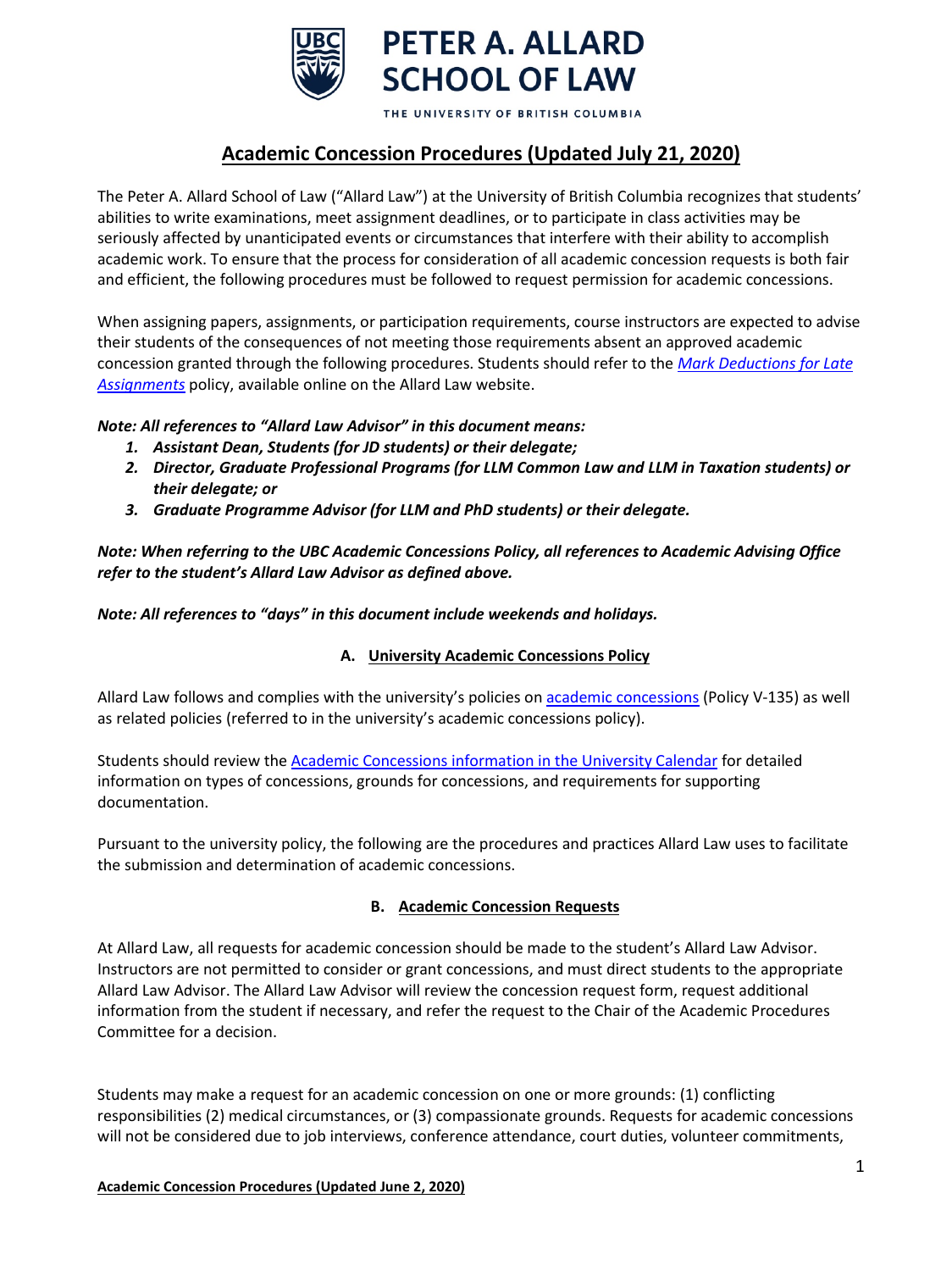travel or vacation plans, work schedules or a failure to back-up work. Students are expected to plan their personal affairs around their academic responsibilities.

The following is the process for requesting and reviewing academic concessions with respect to exam deferrals, paper extensions, participation waivers and modifications of course assessments. Students requesting course withdrawals should refer to *Part 6 Course Withdrawals* below.

### **1. Procedure for Requests**

(1) **Requests for academic concessions should be made promptly** and must be made **no later than 3 days after the due date for an assignment or paper, or a missed class.** Barring exceptional circumstances, requests submitted more than 3 days after the due date or missed class, will not be considered. For clarity, days include weekends and holidays. Where a student has received an approved extension of the due date for an assignment or paper, any concession requests for further extensions of the due date must be made in advance of the approved extension due date.

**Effective March 18, 2020, and as an interim measure in response to changes in examination procedures due to the COVID-19 pandemic, requests for an academic concession with respect to an examination (such as a request to defer an exam) must be made in advance of the start time of the examination. Requests received after the start time of the examination will only be considered in exceptional circumstances.** Barring exceptional circumstances, requests submitted after an examination has begun, will not be considered. For clarity, days include weekends and holidays.

- a. In the case of requests based on religious grounds, or for First Nations, Métis, or Inuit students of Canada, a cultural observance, the request should be made by the last day to add a course for the term (or session in the case of a full-year course) in which the course will take place (see the UBC Academic Calendar a[t http://www.calendar.ubc.ca/vancouver/\)](http://www.calendar.ubc.ca/vancouver/).
- b. Allard Law encourages students to notify their Allard Law Advisor promptly of any circumstances which may/will give rise to a request for academic concession.
- c. In circumstances where the student cannot obtain documentation in time to make a prompt application, the student must notify their Allard Law Advisor of the difficulty and make submissions according to the Allard Law Advisor's instructions.
- d. Where the student wishes to rely on previously submitted documentation in their file, it is the student's responsibility to request that their Allard Law Advisor attach those documents at the time of submission of the current request. Students must ensure that their request includes all documents and information upon which they wish to rely.
- (2) **The student will complete the Academic Concession Request form (or other request process as advised by their Allard Law Advisor)** and submit it to the student's Allard Law Advisor, along with all supporting documentation (as required and as outlined in this policy and on the Allard Law website). Materials not attached to the request form and other materials provided after the submission of the request form may not be considered.
- (3) Students should clearly state the grounds for the concession and the anticipated duration of the conflict and or hindrance to academic work.
- (4) In compliance with UBC's *[Policy 73](https://universitycounsel2.sites.olt.ubc.ca/files/2019/08/Disability-Accommodation-Policy_LR7.pdf)*, if the Centre for Accessibility determines a student requires an academic concession for reasons related to a disability, the Centre will notify Allard Law of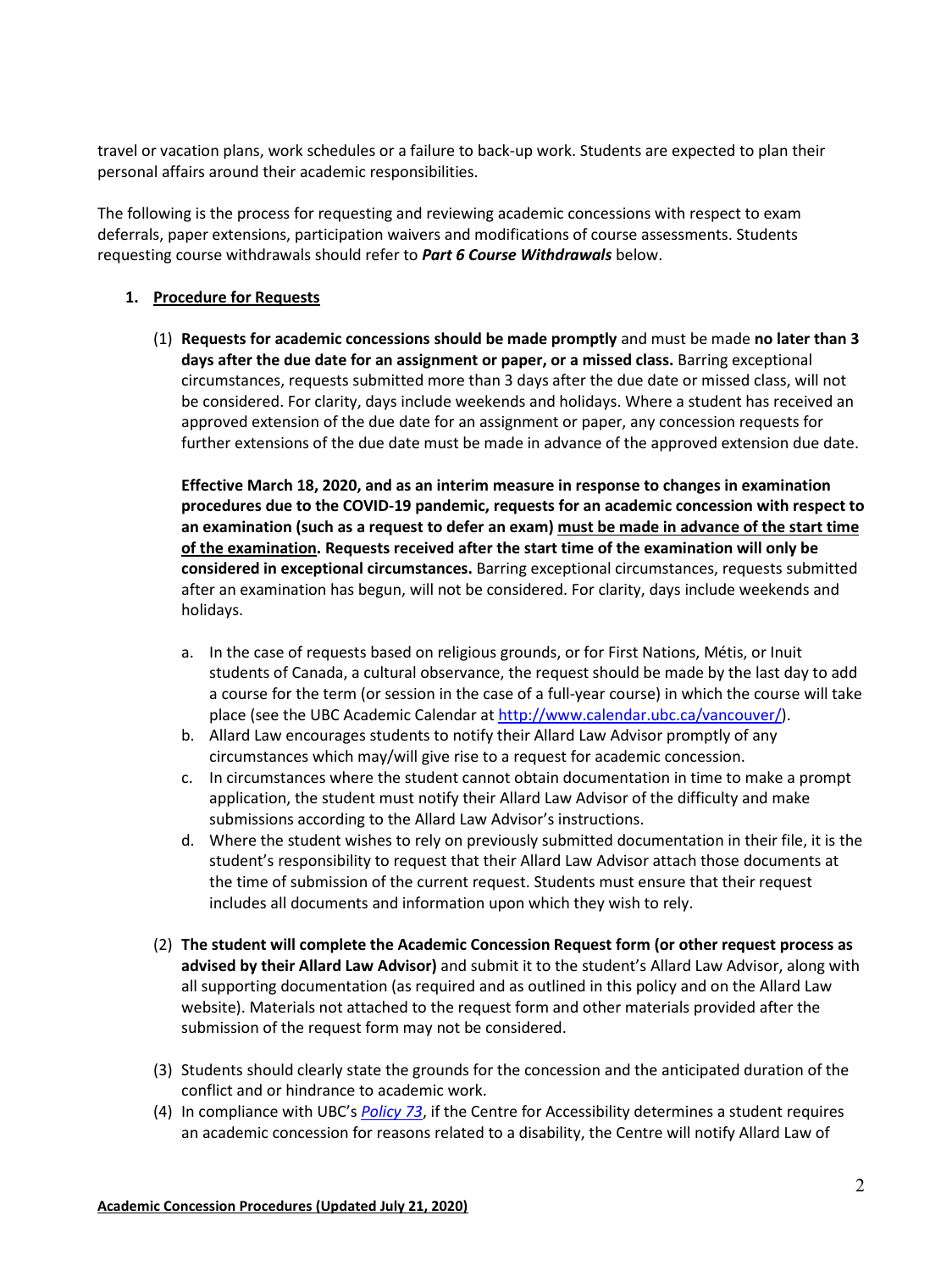such requirement in writing. Allard Law will then determine what academic concession is to be granted to the student pursuant to these Procedures.

- a. Students who are registered with the Centre for Accessibility, and who are making an academic concession request due to the reasons for which they are registered with the Centre, must complete an Allard Law Academic Concession Request form including the reasons section, but are not required to reveal personal health details, nor are they required to provide supporting health documentation to Allard Law.
- (5) Requests for academic concession with respect to exam deferrals, paper extensions, participation waivers and modifications of course assessments **will be reviewed by the Chair of the Academic Procedures Committee**, or designate. Oral submissions will not be considered or accepted.
- (6) The Allard Law Advisor will inform the student about the result of the academic concession decision, and provide information about deadlines and next steps.
- (7) The Allard Law Advisor will communicate the decision of the academic concession request, by email, to the student. The Advisor will also inform the student if further information or documentation is required in order to render a decision.

### **2. Supporting Documentation**

The law school follows [the University's policies for supporting documentation.](http://www.calendar.ubc.ca/vancouver/index.cfm?tree=3,329,0,0) Regardless of whether or not supporting documentation is required, students making an academic concession request should clearly state the grounds for the concession and the anticipated duration of the conflict or hinderance to academic work.

### **(1) Self-Declaration**

- The law school has developed a number of self-declarations which may replace the need for specific supporting documentation in some circumstances.
- Information about the use of the self-declarations is outlined on the Allard Law website, and students with questions about using a self-declaration should speak to their Allard Law Advisor.
- The law school reserves the right to request supporting documentation and will require it in the event of repeated academic concession requests.
- Submission of a self-declaration does not ensure the granting of the academic concession request.

### **(2) Supporting Documentation**

- Supporting documentation should normally be provided in support of requests for academic concessions on the grounds of conflicting responsibilities (as defined in [Policy V-135\)](http://www.calendar.ubc.ca/vancouver/index.cfm?tree=3,329,0,0)
- In the case of an academic concession for care of a family member or for a religious or cultural observance, documentation is not required.
- The law school recognizes that circumstances may arise (e.g. incidents of sexualized violence) where documentation is unavailable or not appropriate and not otherwise covered by a self-declaration. Students with questions about documentation requirements should contact their Allard Law Advisor in advance of making an academic concession application.

### **(3) Medical Documentation**

In cases where medical documentation is required, the law school may request:

• a note or letter on official letterhead from a qualified healthcare provider such as a doctor, counselor, psychologist etc. The note or letter must include the following information:

#### **Academic Concession Procedures (Updated July 21, 2020)**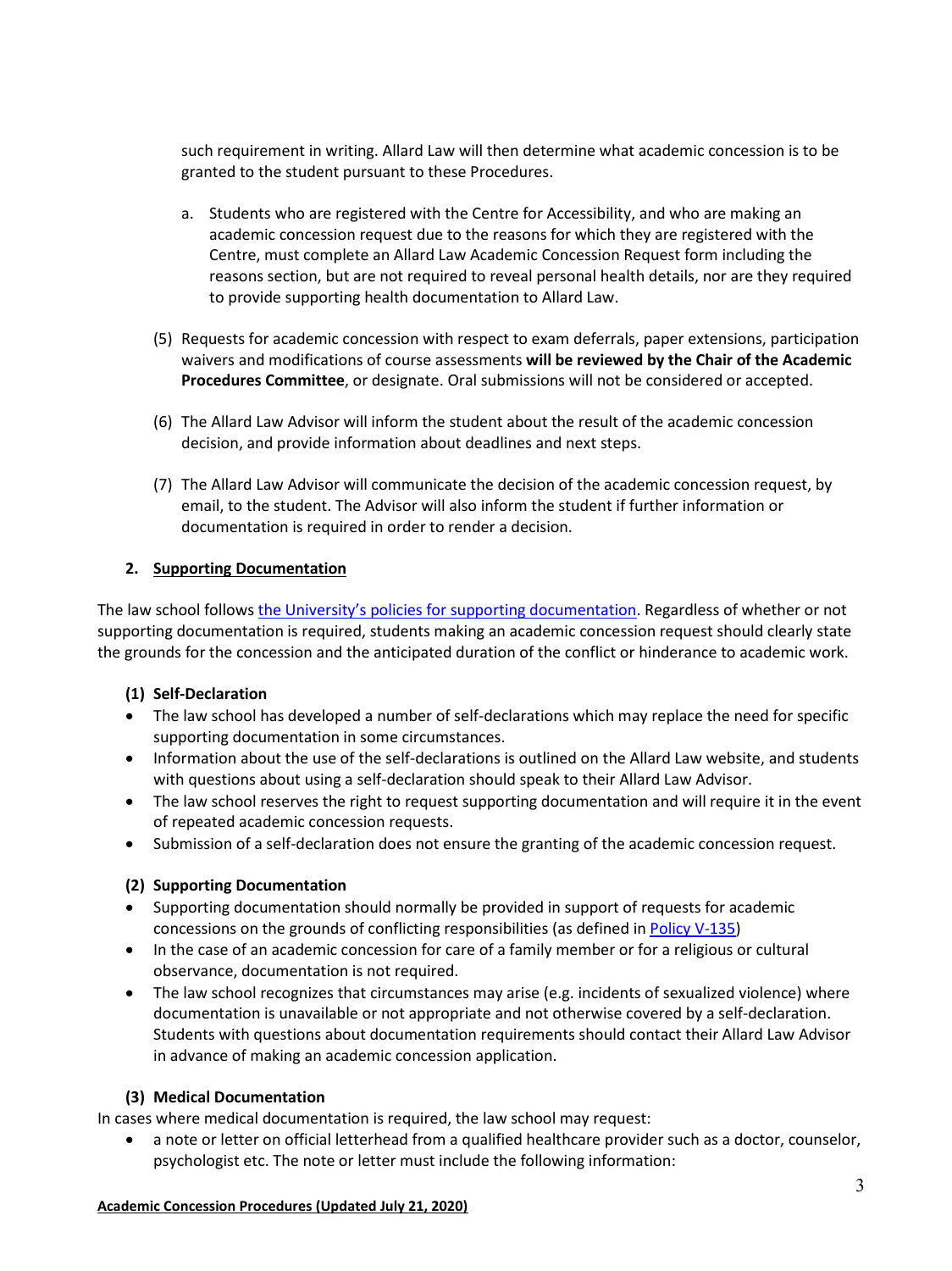- Date the healthcare provider saw the student;
- Duration of illness or impairment;
- Comments on the effect of the illness/impairment on the student's ability to attend class, complete the assignment or sit the examination in question; and
- Signature of healthcare provider.

If the illness or impairment is longer than indicated on the first note/letter, a further note/letter satisfying the above conditions may be required.

Students should consult their Allard Law Advisor if they are unsure of the documentation to submit with their request.

# **3. Deferred Examinations**

In cases of examinations deferred until a later date, a different examination will be employed from that used for the rest of the class, unless permission to the contrary is given by the Academic Procedures Committee.

The law school maintains set deferred examination periods. The dates for the deferred examination periods are set in advance of the academic year, and are on the Academic Concession Request Form. Students must write their deferred exams during these examination periods.

In the case of a request based on religious grounds, or for First Nations, Métis, or Inuit students of Canada, a cultural observance, made by the last day to add a course for the term (or session for full-year courses), the Director, Student Academic Services will determine an alternate date during the regular examinations period for the student to take the exam. The student will be required to sign a confidentiality undertaking.

### **4. First-Year December Examinations**

First-year December exams are mandatory. If a student experiences a circumstance that makes them unable to sit for a December 1L practice exam, the student should request an exam waiver as an academic concession request. Exam deferrals are not available for December practice exams. If the exam waiver is granted, the student's April exam in that course will be worth 100% of their final grade.

For first-year courses where the December exam counts towards the final mark in the course, an exam waiver is not available. If a student experiences a circumstance that makes them unable to sit for this exam, the student should request an exam deferral.

# **5. Participation Waivers**

Students are expected to attend class regularly and to participate. However, circumstances may arise such that a student misses an occasional class for personal or other reasons. Instructors with attendance policies impacting a students' mark in a course are encouraged to have a policy which anticipates that a student may require an unexcused absence. Students who miss classes beyond those permitted by the instructor or who miss a graded participation component (e.g. a class presentation or an assigned speaking requirement) should consult with their Allard Law Advisor to discuss requesting an academic concession within 3 days of the missed class.

### **6. Course Withdrawals**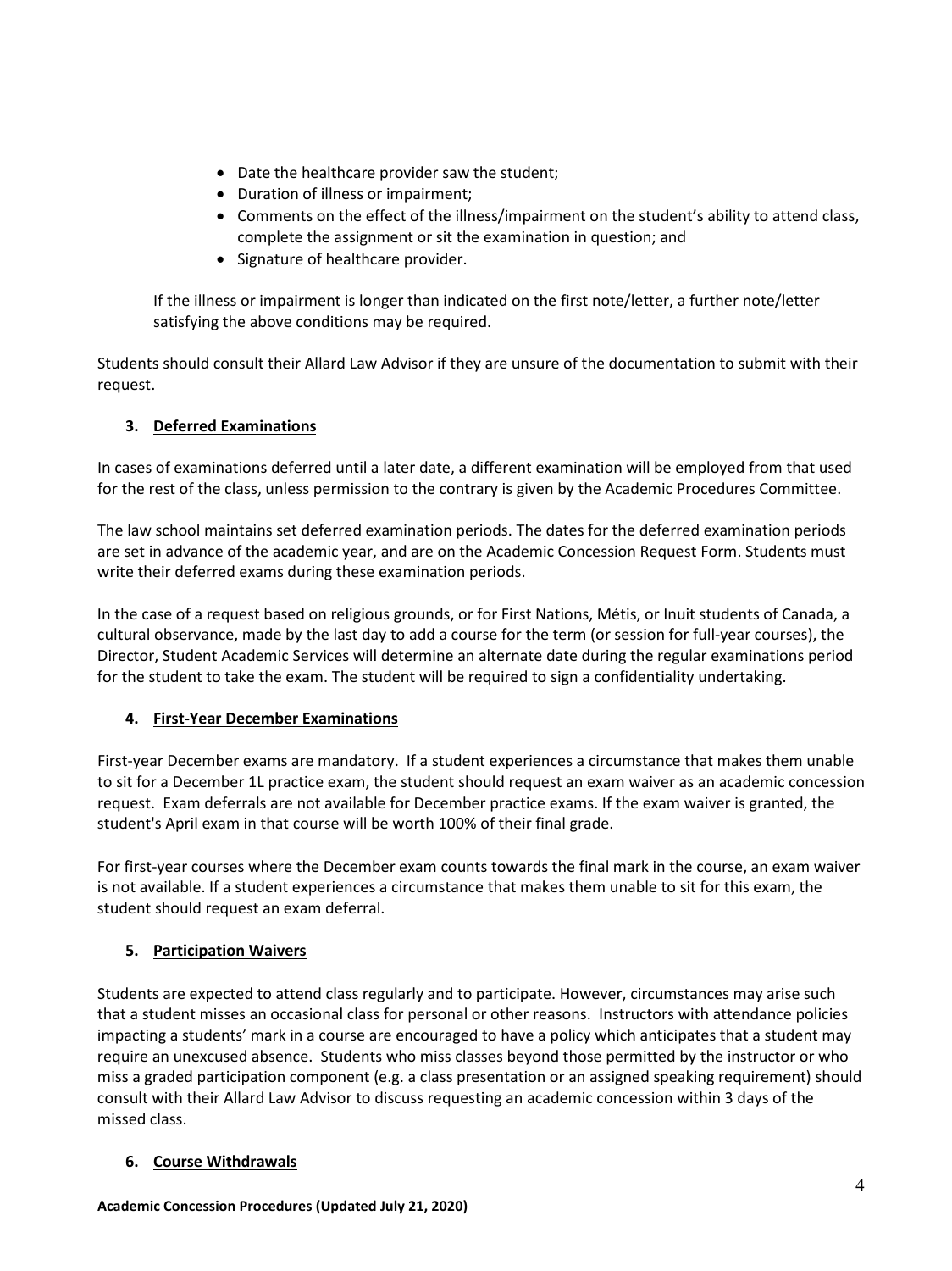Withdrawal from a course after the last date to drop with a W is available as an academic concession and only in exceptional circumstances. Students requesting a late withdrawal should do so promptly and are expected to provide supporting documentation. Late withdrawals are not available if the student has completed the final assessments in the course. Students should consult with their Allard Law Advisor to discuss the possibility of late withdrawal.

# **C. Requests for Reconsideration or Appeal**

### **1. Requesting Reconsideration of the Chair's Decision**

Requests for reconsideration of a decision by the Chair of the Academic Procedures Committee, or designate, may be made only where the student has additional documentation or information which was not available to the student at the time of the original request. Requests for Reconsideration must:

- be in the form of a letter to the Chair of the Academic Procedures Committee;
- be submitted within 14 days of the date of the original decision, to the student's Allard Law Advisor; and
- explain why such additional information was not available to the student at the time of the original request.

Reconsideration decisions will be communicated, by e-mail, to the student by the Allard Law Advisor. Students should not contact the Chair of the Academic Procedures Committee directly.

### **2. Appealing the Decision of the Chair or the Allard Law Advisor**

Appeals of the Chair's original decision or decision on reconsideration, as well as appeals of a decision of the Allard Law Advisor, should first be made in writing, through the student's Allard Law Advisor to the Associate Dean, Academic Affairs (for JD students) or the Associate Dean, Graduate Studies and Research (for Graduate students). The Associate Dean will not consider initial requests for reconsideration which should go to the Chair in the first instance. Students do not need to seek a reconsideration of the Chair's Decision before they submit an appeal of the Chair's Decision. Appeals must be made within 14 days of the date of the original decision.

An appeal must:

- be in writing;
- state the reasons for request; and
- include any further materials which the student wishes the Associate Dean to consider.

If the student wishes to make oral submissions, the written material must state why a decision should not be based on the written record alone.

The Associate Dean will normally proceed by considering the written material provided. If oral submissions are permitted, then the Associate Dean will determine whether other persons should be invited to attend the hearing, or whether the hearing should be postponed to permit investigation.

If oral submissions are permitted, the Associate Dean may communicate the results of the appeal to the student at the time of the hearing. Otherwise, the results of the appeal will be communicated to the student in writing by the student's Allard Law Advisor.